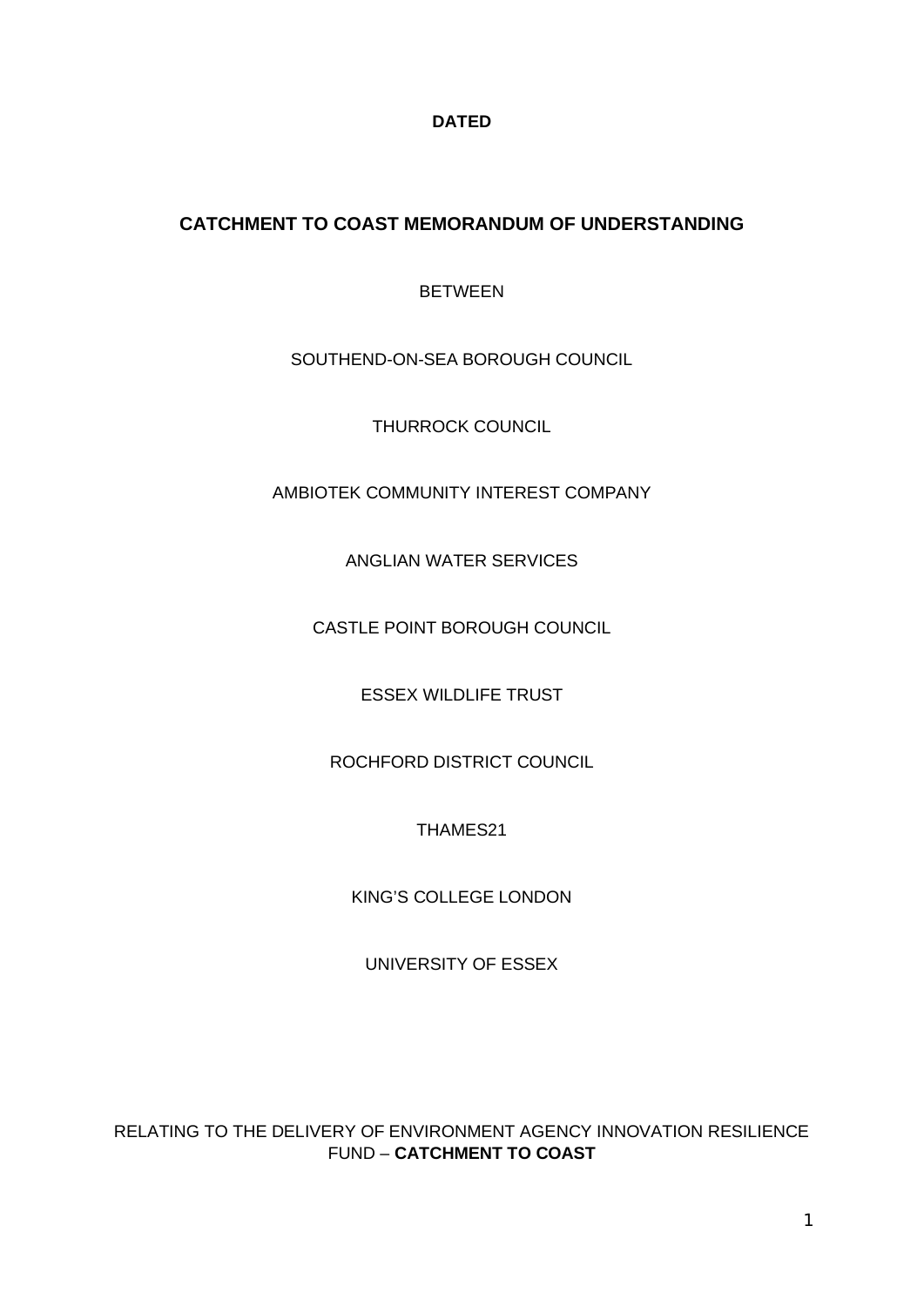# **Contents**

| 1  |  |                                                                      |  |  |  |
|----|--|----------------------------------------------------------------------|--|--|--|
| 2  |  |                                                                      |  |  |  |
| 3  |  |                                                                      |  |  |  |
| 4  |  |                                                                      |  |  |  |
| 5  |  |                                                                      |  |  |  |
| 6  |  |                                                                      |  |  |  |
| 7  |  |                                                                      |  |  |  |
| 8  |  |                                                                      |  |  |  |
| 9  |  |                                                                      |  |  |  |
| 10 |  |                                                                      |  |  |  |
| 11 |  |                                                                      |  |  |  |
| 12 |  |                                                                      |  |  |  |
| 13 |  |                                                                      |  |  |  |
| 14 |  | IRF Executive Board, IRF Steering Group & IRF Project Delivery Team7 |  |  |  |
| 15 |  |                                                                      |  |  |  |
| 16 |  |                                                                      |  |  |  |
|    |  |                                                                      |  |  |  |
| 1  |  |                                                                      |  |  |  |
| 2  |  |                                                                      |  |  |  |
| 3  |  |                                                                      |  |  |  |
|    |  |                                                                      |  |  |  |
| 1  |  |                                                                      |  |  |  |
| 2  |  |                                                                      |  |  |  |
| 3  |  |                                                                      |  |  |  |
| 4  |  |                                                                      |  |  |  |
| 5  |  |                                                                      |  |  |  |
|    |  |                                                                      |  |  |  |
| 1  |  |                                                                      |  |  |  |
| 2  |  |                                                                      |  |  |  |
|    |  |                                                                      |  |  |  |
|    |  |                                                                      |  |  |  |
|    |  |                                                                      |  |  |  |
|    |  |                                                                      |  |  |  |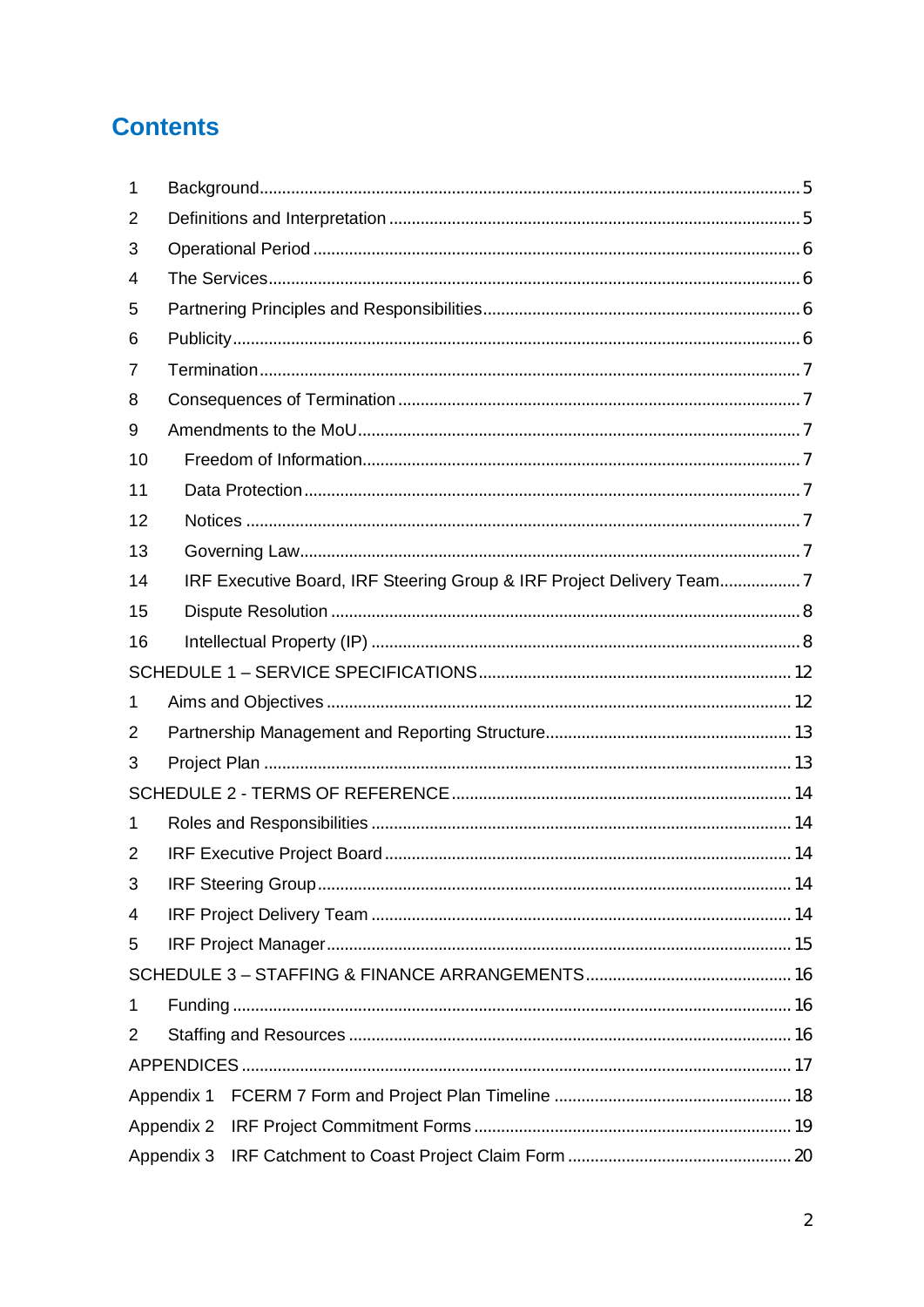|--|--|--|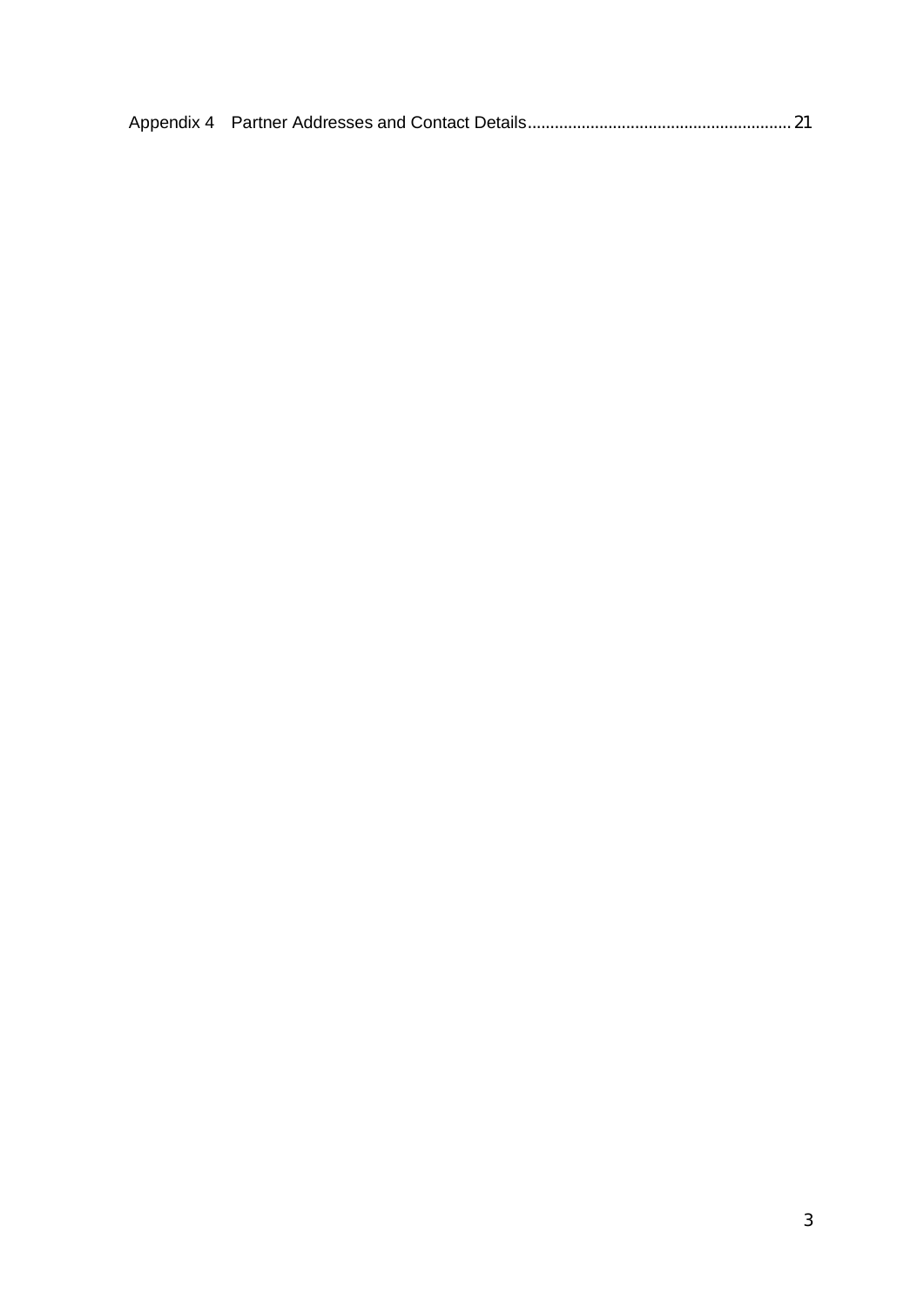### **MEMORANDUM OF UNDERSTANDING ("MOU")**

### **BETWEEN**

**SOUTHEND-ON-SEA BOROUGH COUNCIL** (the "Southend Council") of Civic Centre, Victoria Avenue, Southend-on-Sea, Essex SS2 6ER

**THURROCK COUNCIL** (the "Thurrock Council") of Civic Offices, New Road, Grays, Essex, RM17 6SL

**AmbioTEK COMMUNITY INTEREST COMPANY** (the "AmbioTEK") of 100 Undercliff Gardens, Leigh on Sea, Essex SS9 1ED

**ANGLIAN WATER SERVICES** (the "Water Services") of Lancaster House, Lancaster Way, Ermine Business Park, Huntingdon, PE29 6YJ

**CASTLE POINT BOROUGH COUNCIL** (the "Borough Council") of Council Offices, Kiln Road, Thundersley, Benfleet, Essex SS7 1TF

**ESSEX WILDLIFE TRUST** (the "Trust") of Abbotts Hall Farm, Great Wigborough, Colchester, Essex CO5 7RZ

**KING'S COLLEGE LONDON** (the "King's College London") of Strand, London, WC2R 2LS

**ROCHFORD DISTRICT COUNCIL** (the "District Council") of South Street, Rochford, Essex, SS4 1BW

**THAMES21** (the "Thames21") of The City of London, Guildhall, Aldermanbury Street, London, EC2V 7HH

**UNIVERSITY OF ESSEX** (the "University") of Wivenhoe Park, Colchester, Essex, CO4 3SQ

All parties collectively called the **IRF CATCHMENT TO COAST**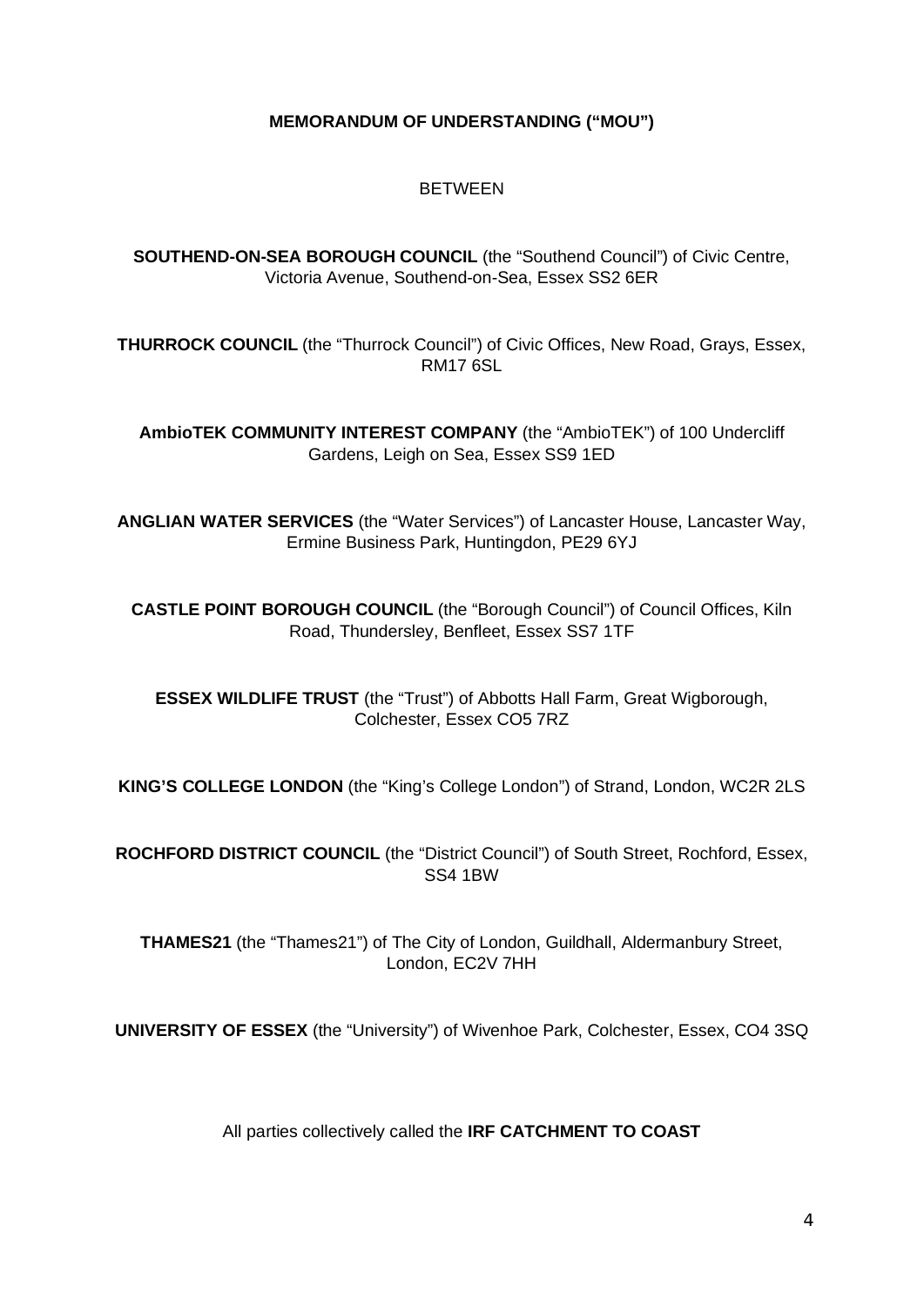### **1 Background**

- 1.1 The purpose of this MoU is to set out the roles and responsibilities of IRF Partnership in relation to facilitating the delivery of the Catchment to Coast Innovation Resilience Funding Project, as detailed in the Expression of Interest (EOI).
- 1.2 This MoU shall under no circumstance be construed to form a legally binding document. Notwithstanding the foregoing, the IRF Partnership will agree in good faith to comply with this MoU and to act in a co-operative manner in respect of its operation (including supporting the clarification of project financial and technical matters).

### **2 Definitions and Interpretation**

### **Operational Period**

The term of this MoU is for six years commencing on 1st April 2021 and expiring on 31st March 2027.

### **Dispute**

The meaning given in Clause 15.1.

### **Freedom of Information Act 2000**

Means the Freedom of Information Act 2000 and any subordinate legislation made under that Act from time to time, together with any guidance and/or codes of practice issued by the Information Commissioner.

### **Parties**

Means the parties to this MoU that make up the IRF Catchment to Coast Partnership.

### **IRF Executive Board, Steering Group & Project Delivery Team**

Membership and Terms of Reference are set out in Schedule 2 as defined within this MoU.

### **Project Manager**

Appointed to support the delivery of the IRF Catchment to Coast Project.

### **IRF Lead Authority Responsible Partner**

Means the Authority contracted with Department for Food and Rural Affairs (DEFRA) - in this instance Southend-on-Sea Borough Council.

### **Lead Project Partners**

Means the two Authorities who will share the delivery of the IRF project as joint IRF Lead Project Partners – in this instance Southend-on-Sea Borough Council and Thurrock Council.

### **IRF Partnership Funding Agreement**

Means the paperwork required to agree delivery of interventions and associated payment of funding to delivery partners.

2.1 References to any statute or sub-ordinate legislation in this MoU includes references to any amendments or replacements to the statute or sub-ordinate legislation that may be enacted from time to time.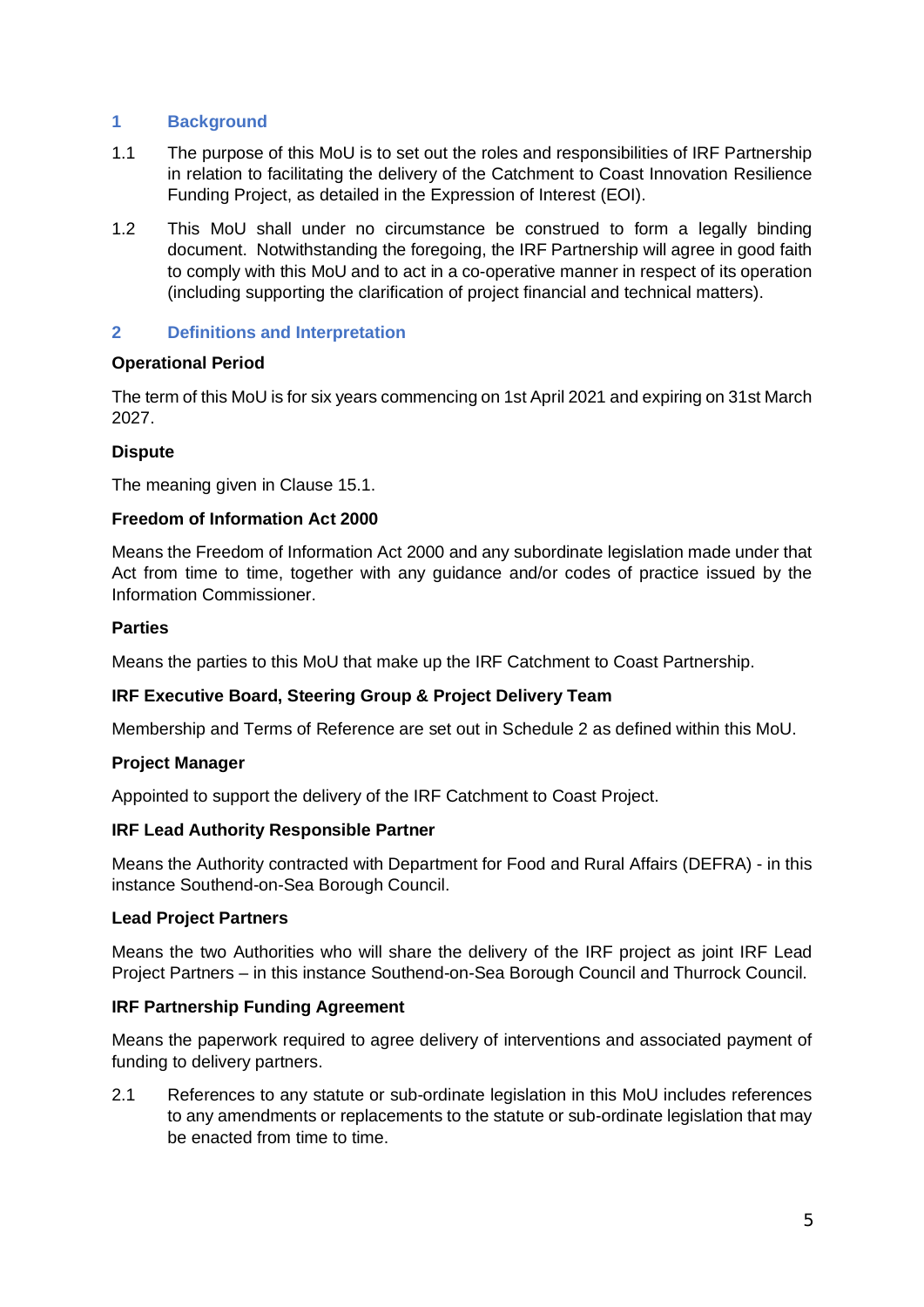- 2.2 References to clauses, paragraphs and schedules is to Clauses and Paragraphs of and Schedules to this MoU.
- 2.3 References to any gender includes any other.
- 2.4 References to writing includes email.
- 2.5 The words "include" and "including" are to be construed without limitation.
- 2.6 The singular includes the plural and vice versa.

#### **3 Operational Period**

This MoU and the rights and obligations of the IRF Catchment to Coast Partnership shall take effect for the duration of the Operational Period as set out in Section 2.

#### **4 The Services**

- 4.1 The IRF Catchment to Coast Partnership shall provide the Services as set out in the Project Plan Timeline during the Operational Period in accordance with this MoU and:
- 4.2 the Partners requirements as set out in the Specification contained in Schedule 2 and Appendix 2;
- 4.3 all applicable Legislation;
- 4.4 no changes to the Services will be made unless these have been first referred to and agreed in writing by the IRF Executive Board.

### **5 Partnering Principles and Responsibilities**

- 5.1 The Parties acknowledge that the major objectives of this MoU are;
	- To deliver the outcomes of the Catchment to Coast IRF Project in an efficient and effective manner.
	- To improve engagement and knowledge management through the collaborative expertise of the IRF Catchment to Coast Partnership to deliver effective two-way communication throughout the life cycle of the project.
	- Build on existing and develop new collaborative working relationships between key stakeholders in the project area.
- 5.2 The Parties shall throughout the Operational Period comply with their respective responsibilities set out in this MoU and its Schedules.
- 5.3 Activities under the Project will be carried out in line with the policies and procedures of the Environment Agency (EA) Innovation Resilience Fund.

### **6 Publicity**

- 6.1 All parties shall assist in the development and implementation of a Communication and Engagement Strategy.
- 6.2 All media releases will be circulated by the Communication & Engagement Sub-group to the IRF Steering Group representatives for comment and agreement in advance of release.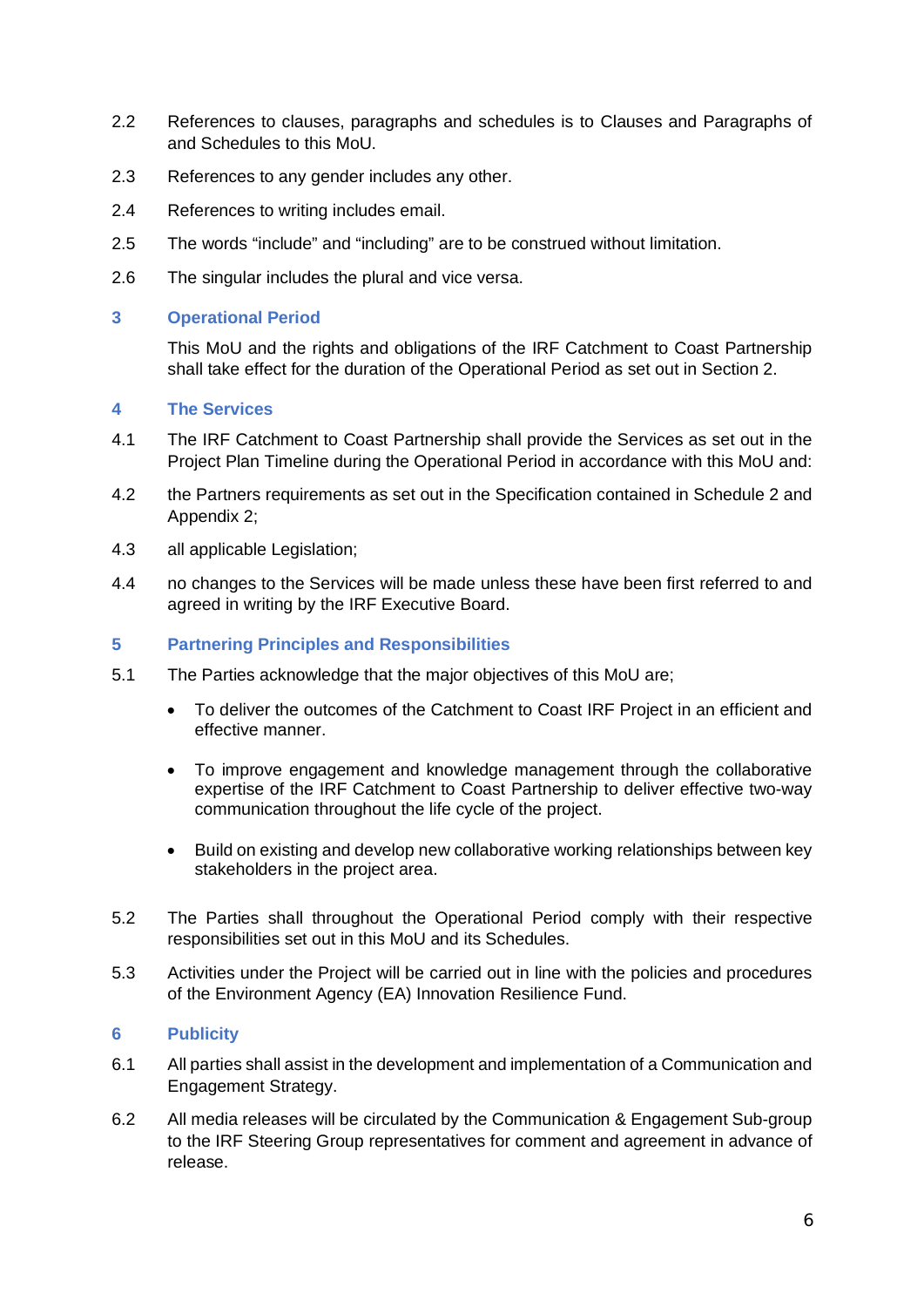### **7 Termination**

7.1 Any Party shall be entitled to terminate this MoU by giving the other Parties 3 months' written notice at any time during the Term; or by notice but with immediate effect where any Party has committed a material breach of this MoU ("Termination Date").

### **8 Consequences of Termination**

8.1 The Parties shall each carry out their respective responsibilities in accordance with this MoU until the expiry date or if earlier, the Termination Date.

### **9 Amendments to the MoU**

9.1 Any amendments to this MoU shall only be valid if they are in writing and signed by an authorised representative of each Party. These shall be agreed prior to amendments being made.

#### **10 Freedom of Information**

10.1 The Parties acknowledge that they are subject to the Freedom of Information Act (FOI) (and relevant exemptions) and agree to assist and co-operate with each other to enable them to comply with their obligations under the FOI Act.

#### **11 Data Protection**

11.1 The Parties shall comply with their obligations under the Data Protection Act 1998 and the Computer Misuse Act 1990 and any relevant subsequent legislation insofar as performance of this MoU gives rise to obligations under those Acts.

#### **12 Notices**

12.1 All notices and other communications relating to this MoU shall be in writing and shall be served by a Parties on the other Parties at the following addresses in Appendix 4.

### **13 Governing Law**

13.1 This Memorandum of Understanding is governed by English Law.

### **14 IRF Executive Board, IRF Steering Group & IRF Project Delivery Team**

- 14.1 The Parties have agreed to form an IRF Executive Board that will determine the priorities within the programme to oversee the operational, legal and financial decisions Southend-on-Sea Borough Council is required to make as IRF Lead Authority Responsible Partner.
- 14.2 The Parties have agreed to form an IRF Steering Group which will be responsible for the overall strategic direction of the programme and the vehicle through which public statements will be made.
- 14.3 The Parties have agreed to form an IRF Project Delivery Team collectively responsible for delivering, monitoring and evaluating the IRF programme.
- 14.4 The Boards will operate in accordance with the Terms of Reference contained in Schedule 2.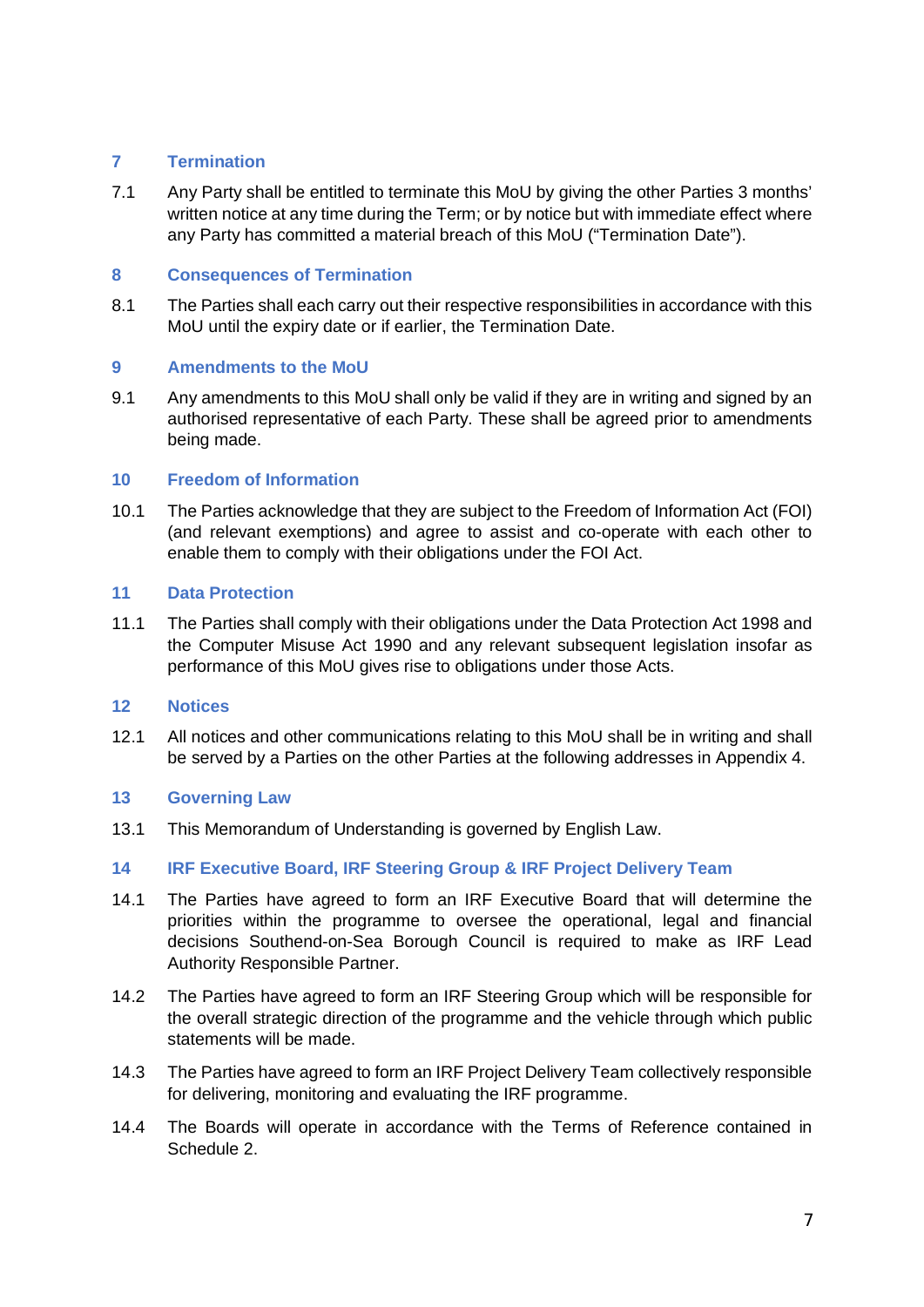#### **15 Dispute Resolution**

- 15.1 In the event of a dispute between the Parties arising out of or in connection with this MoU (a "Dispute"), the Parties shall attempt to resolve the Dispute by referral to the IRF Executive Board for discussion at a managerial level appropriate to the Dispute in question.
- 15.2 If the matter cannot be resolved within forty working (40) days of it having been referred to the IRF Executive Board, the matter shall be escalated to the Environment Agency's Executive Officer for resolution and the same shall meet for discussion within fourteen (14) days thereafter or such longer period as the Parties may agree.
- 15.3 If the Dispute is not resolved within forty (40) working days of escalation of the dispute in accordance with clause 15.2 the Parties shall refer the dispute to mediation in accordance with the Centre for Effective Dispute Resolution (CEDR) Model Mediation Procedure.
- 15.4 If the Parties cannot agree on a mediator, the Parties shall appoint a mediator nominated by CEDR.
- 15.5 The Parties shall use their reasonable endeavours to conclude the mediation within forty (40) days of referral of the Dispute to mediation.
- 15.6 The Parties shall continue to comply with, observe and perform all their obligations hereunder regardless of the nature of the Dispute and notwithstanding the referral of the Dispute for resolution under this clause and shall give effect forthwith to every recommendation of the mediator.

#### **16 Intellectual Property (IP)**

- 16.1 Background intellectual property (IP) is created or developed outside this will remain as the property of who created it which called the owners. Background IP can only be shared within this project with permission from the owner.
- 16.2 Foreground IP is created or developed in this project (i.e. with project funds). It remains at the property of the creating team but is made available to others in the project. It may be open sourced (made available to anyone) if this is required by the funder or agreed by the contributing partners, so long as this does not break anonymity of human participants or create other ethical or data protection issues.
- 16.3 The IP generated in this project can be published (for example in scientific literature) in which case all parties who contributed the data should be acknowledged in the publication or be invited to contribute as co-authors of the publication.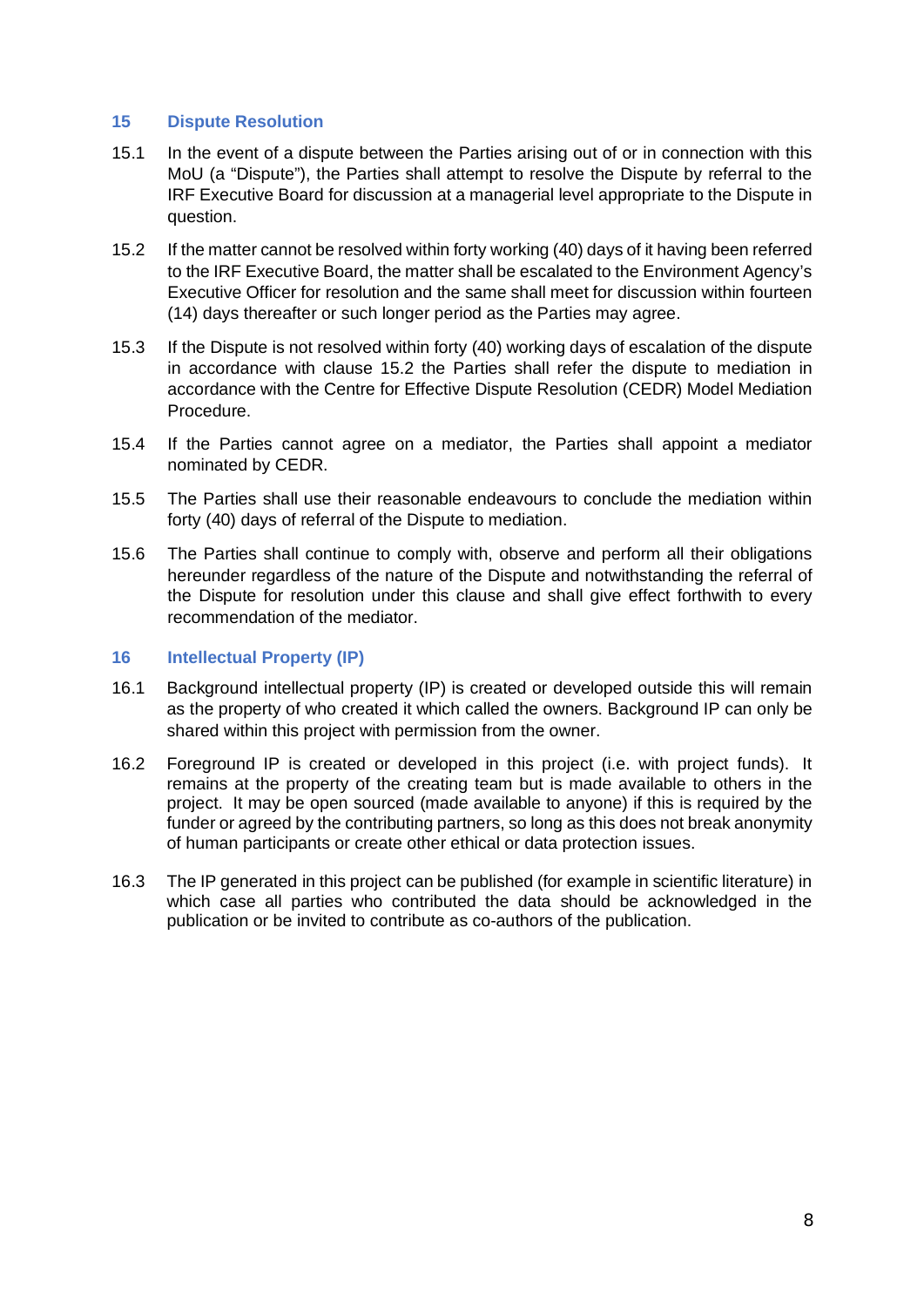### **ACCEPTANCE OF MoU**

### **Signed for and on behalf of Southend-On-Sea Borough Council**

Signature:

Name:

Date:

Position:

# **Signed for and on behalf of Thurrock Council**

Signature:

Name:

Date:

Position:

### **Signed for and on behalf of Rochford District Council**

Signature:

Name:

Date:

Position:

# **Signed for and on behalf of Castle Point Borough Council**

Signature:

Name:

Date:

Position: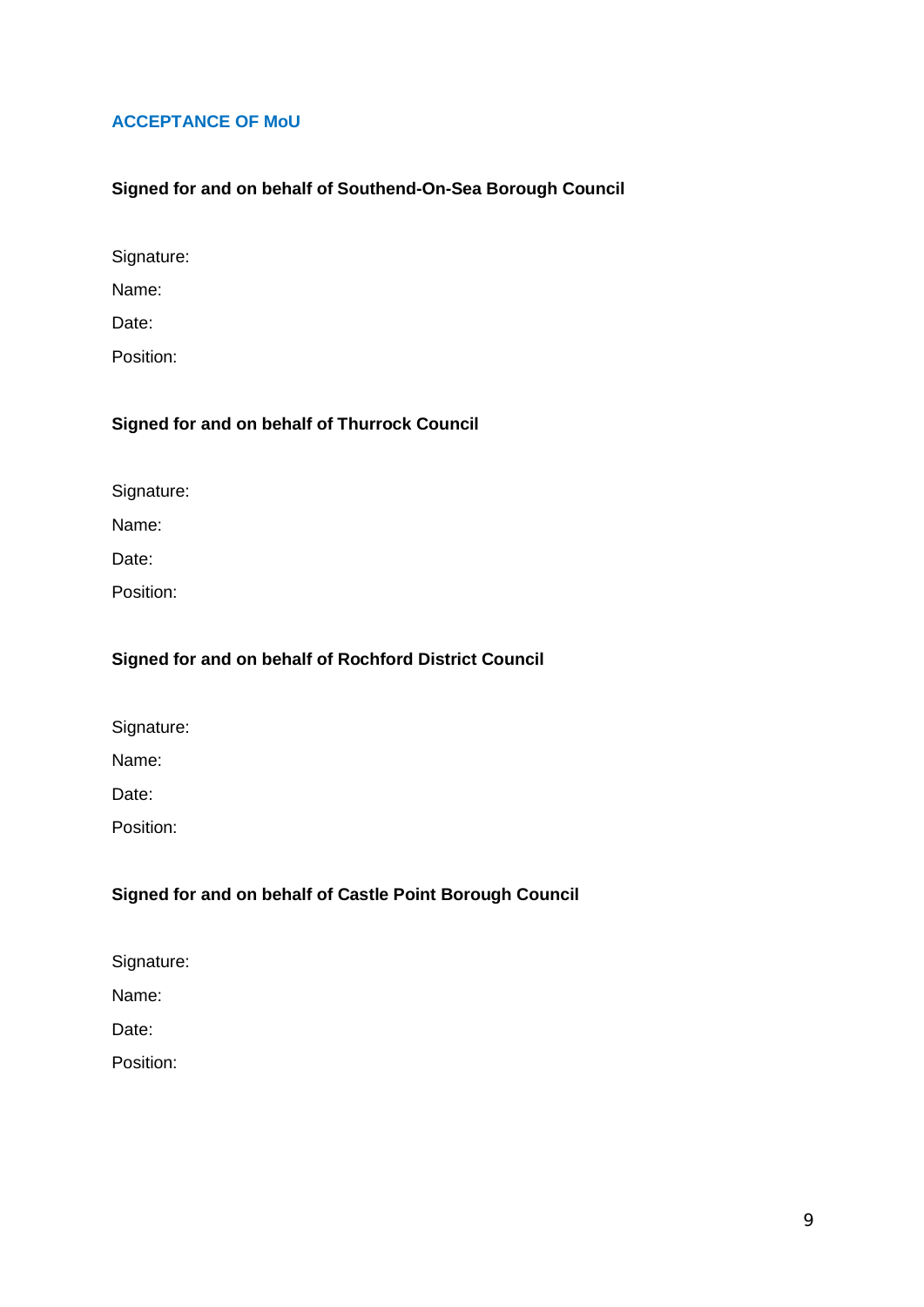# **Signed for and on behalf of Anglian Water Services**

Signature:

Name:

Date:

Position:

# **Signed for and on behalf of King's College London**

Signature:

Name:

Date:

Position:

### **Signed for and on behalf of University of Essex**

Signature:

Name:

Date:

Position:

### **Signed for and on behalf of Thames21**

Signature:

Name:

Date:

Position: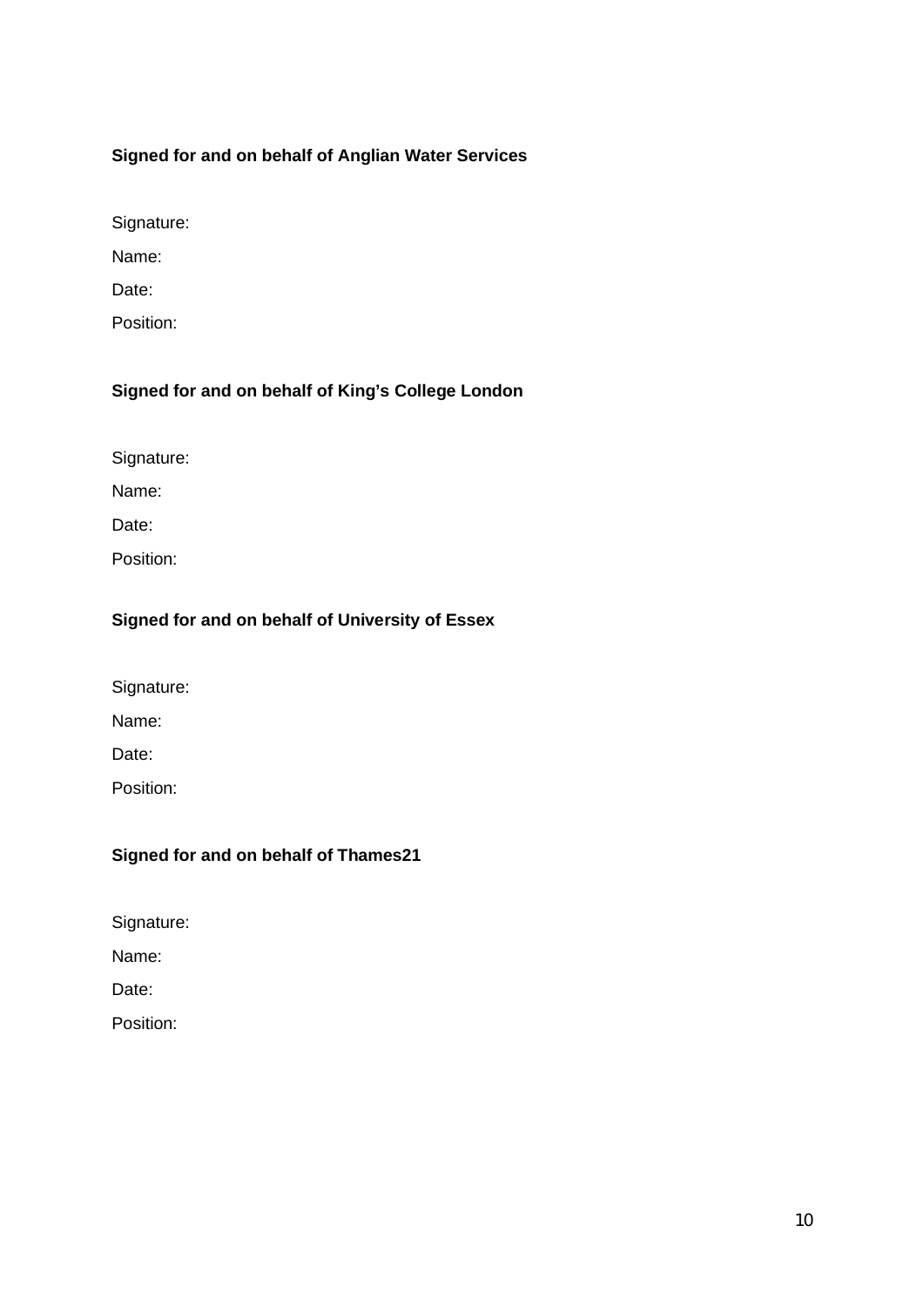# **Signed for and on behalf of AmbioTEK Community Interest Company**

Signature:

Name:

Date:

Position:

# **Signed for and on behalf of Essex Wildlife Trust**

Signature:

Name:

Date:

Position: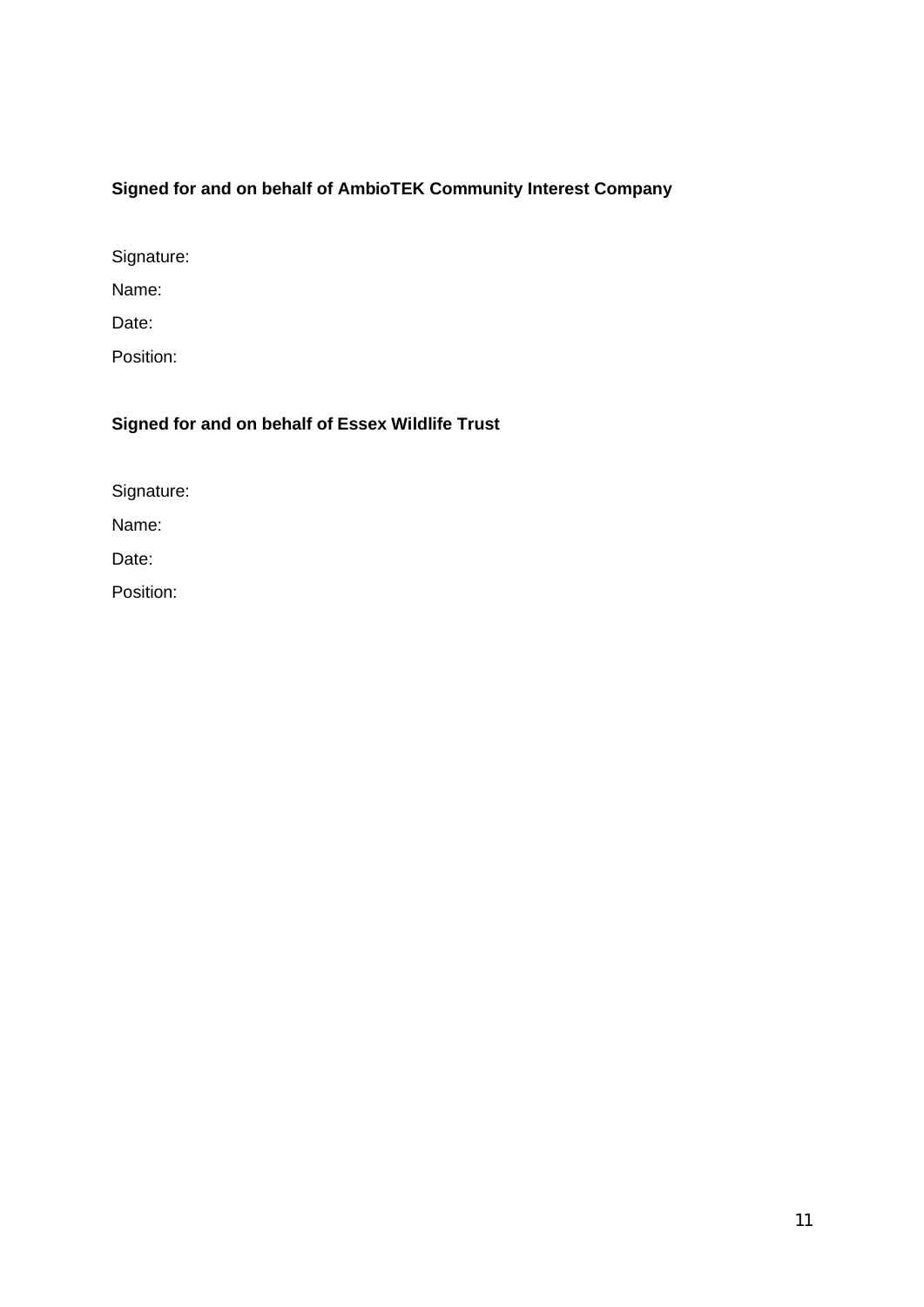### **SCHEDULE 1 – SERVICE SPECIFICATIONS**

#### **1 Aims and Objectives**

- 1.1 The Department for Food and Rural Affairs has awarded the IRF Catchment to Coast Partnership £6.323 million over the next six years.
- 1.2 Southend-on-Sea Borough Council is the IRF Lead Authority Responsible Partner responsible to DEFRA for overall programme and financial management.
- 1.3 Southend-on-Sea Borough Council and Thurrock Council will share the delivery of the IRF project as joint IRF Lead Project Partners.
- 1.4 Southend-on-Sea Borough Council and Thurrock Council will lead on area specific projects within each of their administrative boundaries to ensure robust governance of project elements.
- 1.5 The Catchment to Coast Project has six key objectives:
	- The project will enhance the existing collaborative working arrangements between Southend-on-Sea Borough Council and Thurrock Council and build upon the history of successful joint scheme deliveries. Furthermore, the Catchment to Coast Partnership will develop new collaborative working relationships between key stakeholders in the area, ranging from other government organisations, wildlife charities, utility companies and academic institutions, to deliver multiple benefits.
	- Catchment to Coast will examine, implement, and evaluate the use of natural flood management to protect the upper catchments within Thurrock, Rochford and Southend-on-Sea.
	- Catchment to Coast will investigate the management and protection of historic coastal landfill sites, by gathering baseline data and using innovative nature-based solutions and other techniques.
	- The project will develop a visual surface water/tidal flood warning system to warn those living in high-risk areas who do not subscribe to the national flood warnings service.
	- Collaborative PhD research opportunities will be utilised with local universities through the trialling of not only innovative techniques to improve flood and erosion resilience but also the use of smart tools for monitoring and evaluation.
	- Improved engagement and knowledge management through the collaborative expertise of the Partnership, innovative approaches and techniques will be developed to ensure effective, two-way communication throughout the life cycle of the project.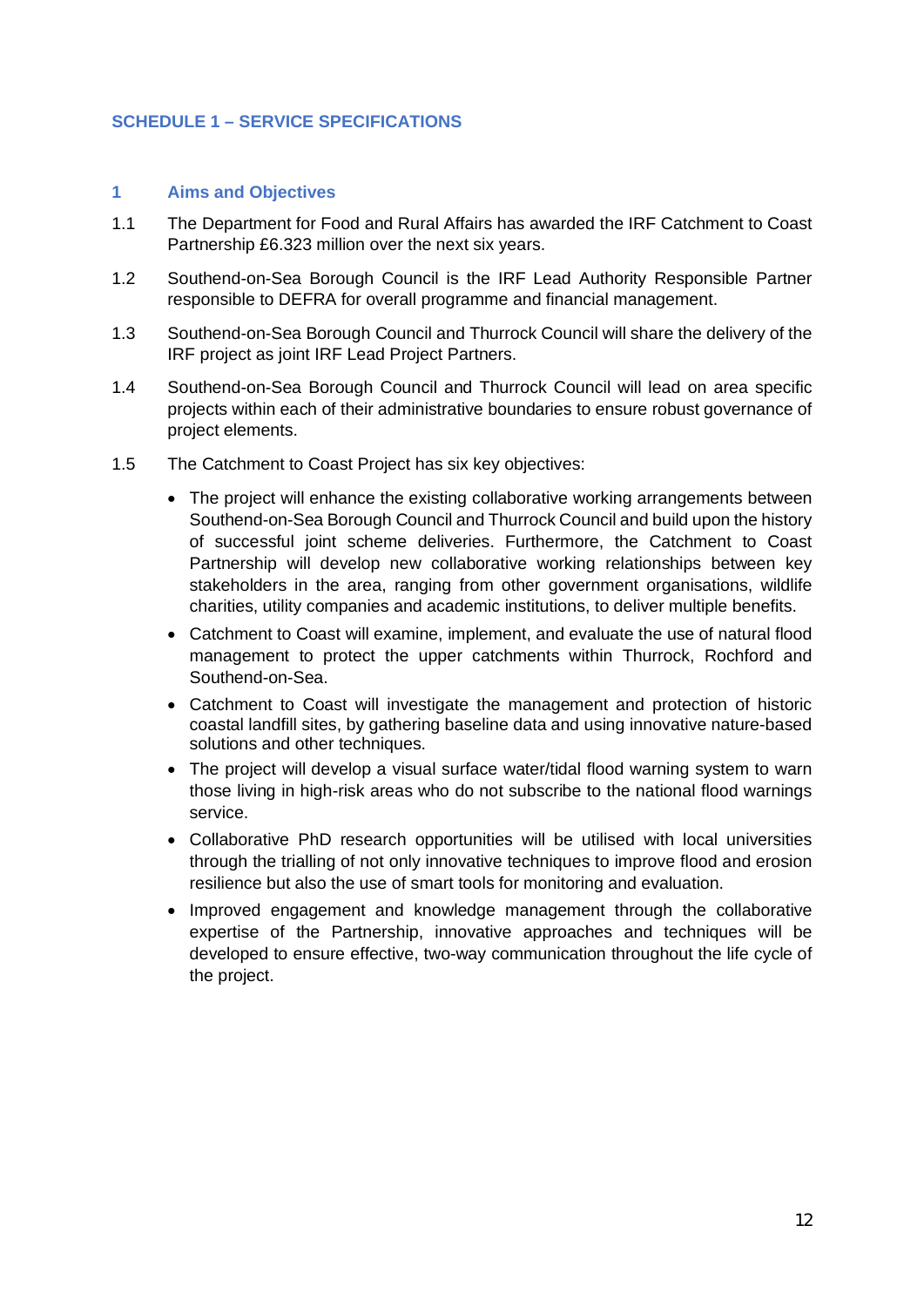### **2 Partnership Management and Reporting Structure**



### **3 Project Plan**

3.1 Please see the FCERM 7 Form and the Project Plan Timeline in Appendix 1.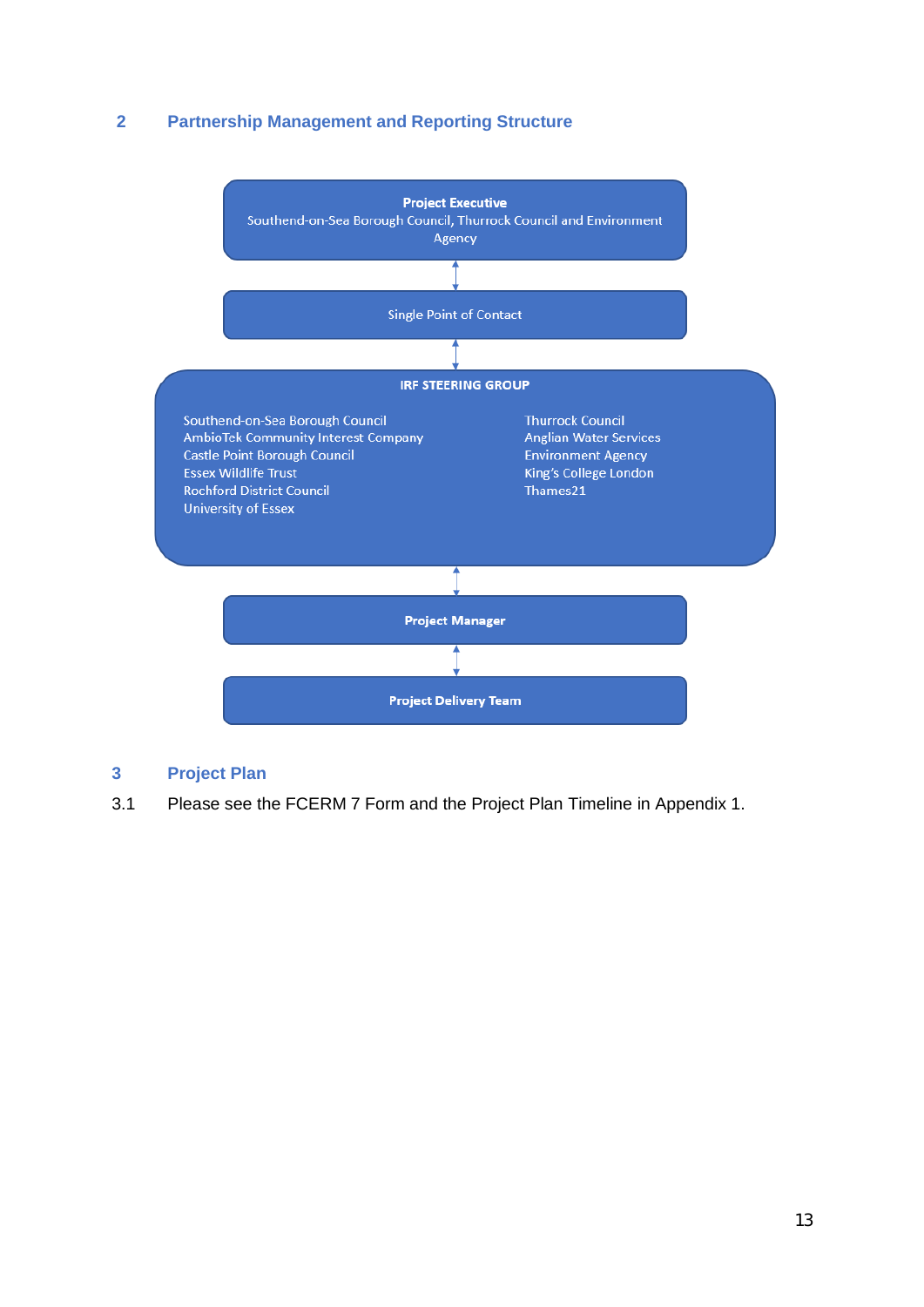### **SCHEDULE 2 - TERMS OF REFERENCE**

#### **1 Roles and Responsibilities**

1.1 Partnership roles and responsibilities is summarised below. IRF Project Commitment Forms for all partners are attached in Appendix 2.

### **2 IRF Executive Project Board**

- 2.1 The IRF Executive Project Board will determine the overall strategic direction as well as oversee any legal or financial decisions that Southend-on-Sea Borough Council is required to make as the Lead Authority Responsible Partner.
- 2.2 The Board will also be responsible for determining any disputes within the project.
- 2.3 The Board will be made up of an Executive Officer from the Agency, two Executive Officers and the relevant Elected Members from the IRF Lead Project Partners.
- 2.4 The Board will meet annually (at a minimum) and not more than quarterly unless a Dispute Resolution meeting is called.

### **3 IRF Steering Group**

- 3.1 The IRF Steering Group will be formed by a representative from each partner organisation. The Steering Group will agree and lead the programme's priorities and make key decisions on project deliverables.
- 3.2 However, from time-to-time input may be required from additional stakeholders. Additional stakeholder attendance will be determined by the progress and stage of the project.
- 3.3 The IRF Project Manager will report progress of the Project Delivery Team and highlight any risk or critical path items to the Steering Group for consideration and direction.
- 3.4 The IRF Senior Responsible Officer (SRO) from the Lead Authority Responsible Organisation within the Steering Group will report to the IRF Executive Project Board and chair the quarterly meetings.
- 3.5 External communications and engagement will be directed and agreed by the Steering Group.
- 3.6 The Group will meet quarterly as a minimum; special meetings may be called as deemed appropriate.

#### **4 IRF Project Delivery Team**

- 4.1 The IRF Delivery Team will be accountable for managing the day-to-day delivery of the project.
- 4.2 The Team will be chaired by the IRF Project Manager and will meet not more than monthly unless a certain workstream necessitates an additional special meeting.
- 4.3 The Team will be comprised of relevant representatives from the Partnership who are critical to the successful delivery of project workstream over the six years; this membership may vary as the programme progresses.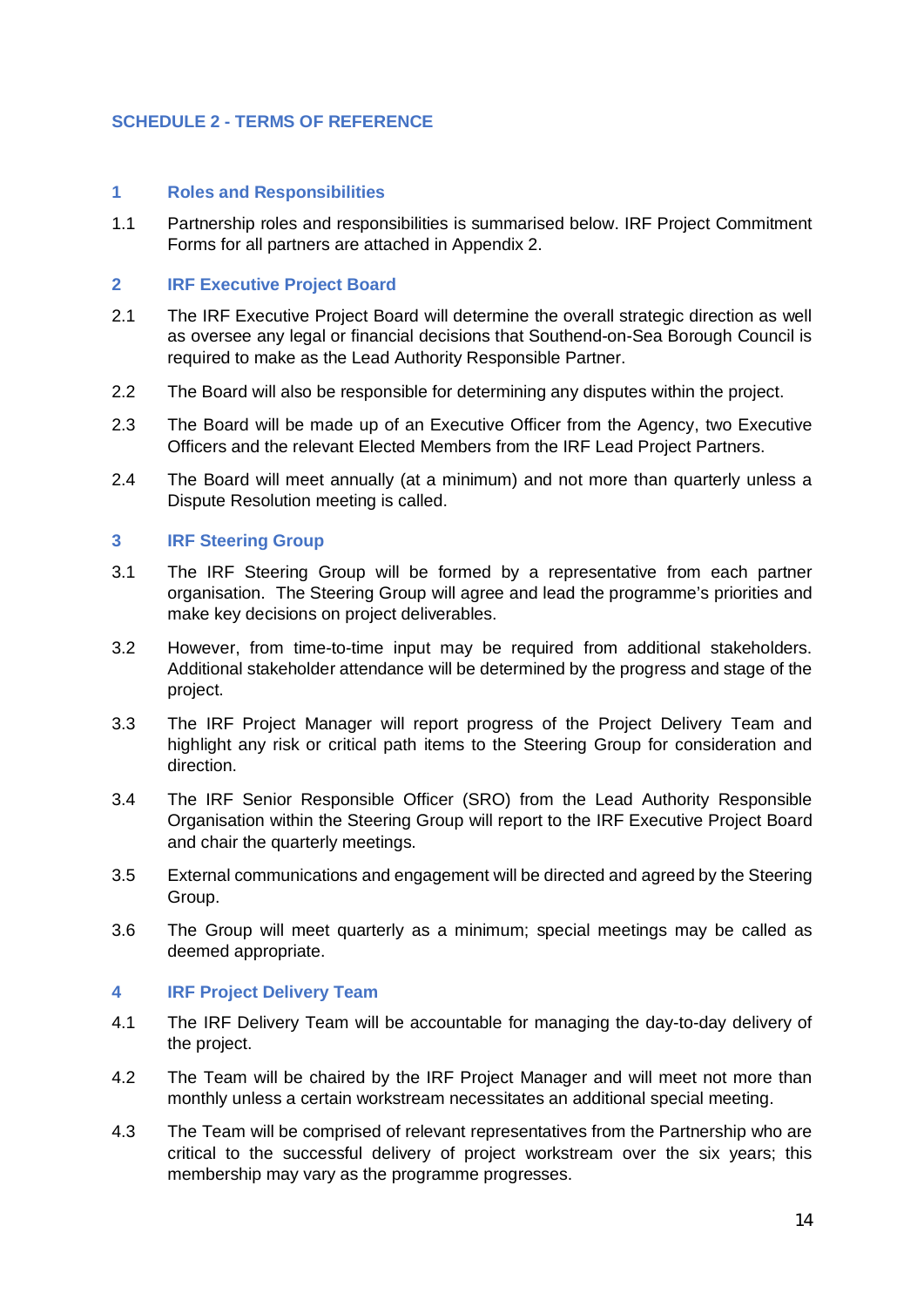4.4 Project progress will be reported at the IRF Steering Group by the IRF Project Manager. In addition, key decisions to be made will be discussed and determined at the Steering Group and cascaded to the IRF Delivery Team by the IRF Project Manager as required.

### **5 IRF Project Manager**

- 5.1 The IRF Project Manager is in place to support the work of the IRF Lead Project Partners.
- 5.2 The IRF Project Manager will be responsible for overseeing all delivery elements of the programme including financing and reporting to DEFRA through the resourcing and staffing structure outlined in this MoU.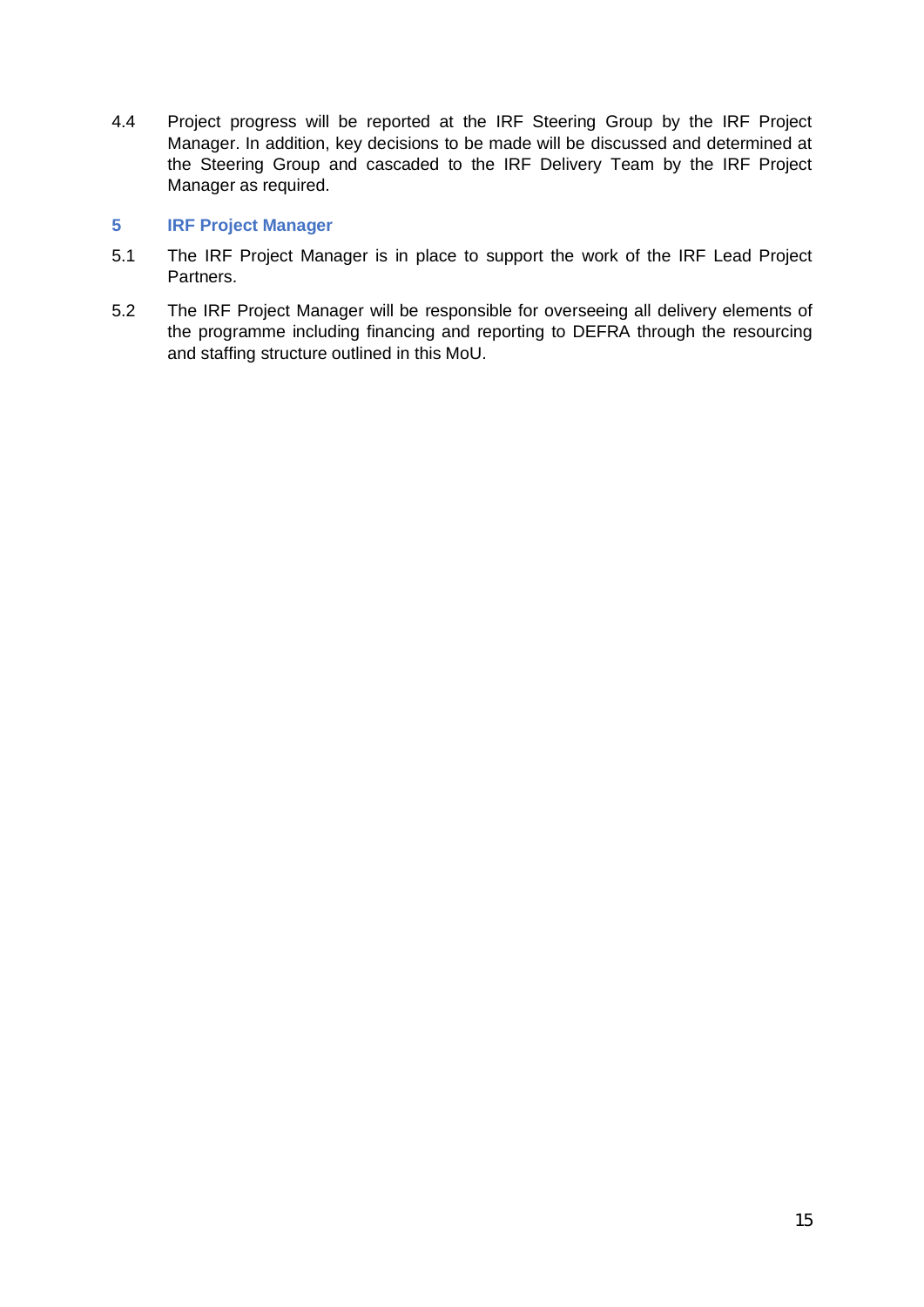### **SCHEDULE 3 – STAFFING & FINANCE ARRANGEMENTS**

### **1 Funding**

- 1.1 The Partnership has secured £6.324 million over the next six years from the Department of Environment, Food and Rural Affairs from the Innovation Resilience Funds for the period 2021 – 2027.
- 1.2 All Parties will be required to submit a quarterly financial claim form. Partners are required to submit the claim form provided in Appendix 3 by first week of the month.
- 1.3 The payment will be made within 30 days after receipt of claim form.

#### **2 Staffing and Resources**

- 2.1 The IRF Lead Project Partners will be responsible for programme delivery and coordination across the partners, supported IRF Project Manager.
- 2.2 Funds allocated for delivery within partnership organisations will typically be provided in arrears following completion of a Project Fund Claim Form that will detail the allocated budget, defrayed expenditure and outputs delivered.
- 2.3 Notwithstanding clause 2.2, funds for PhD Studentships will be provided annually in advance as detailed in an agreed budget and formalised in a Studentship agreement.
- 2.4 The outputs expected and timetable of claims for reimbursement of delivery costs incurred by partnership organisations will be agreed on a project-by-project basis as set out in this MoU.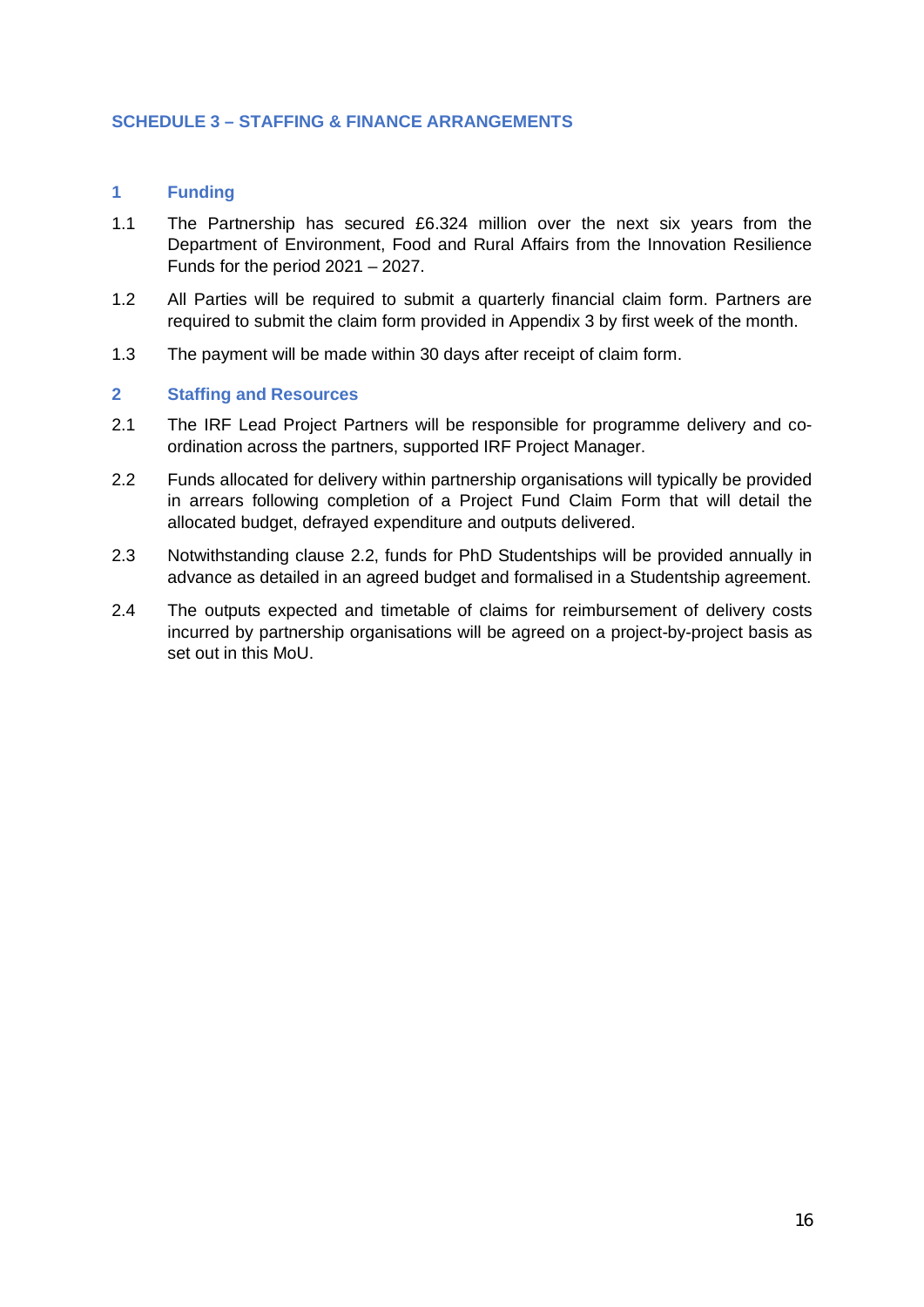### **APPENDICES**

- Appendix 1 FCERM 7 Form and Project Plan Timeline
- Appendix 2 IRF Project Commitment Forms
- Appendix 3 IRF Catchment to Coast Project Claim Form
- Appendix 4 Partner Addresses and Contact Details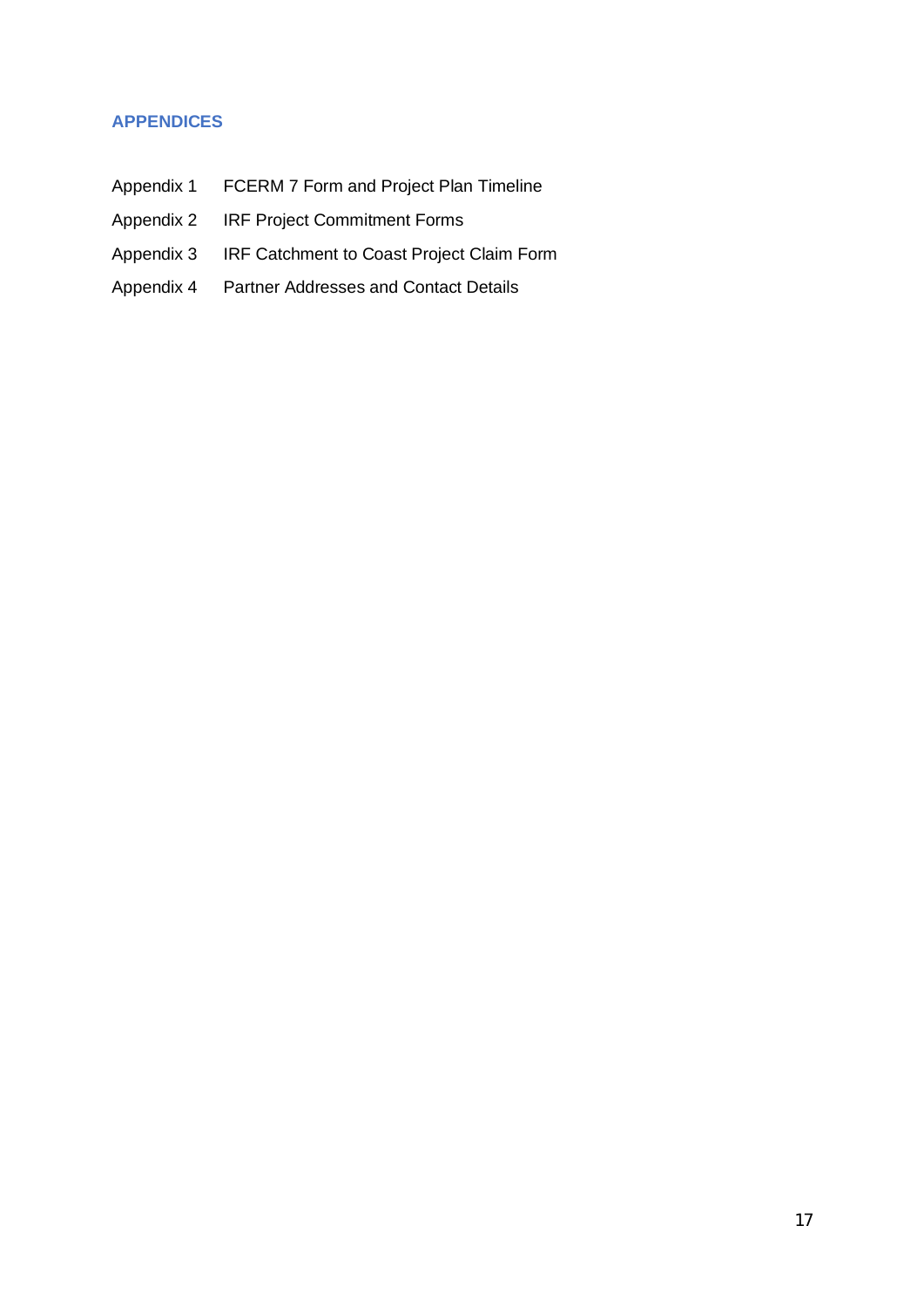**Appendix 1 FCERM 7 Form and Project Plan Timeline**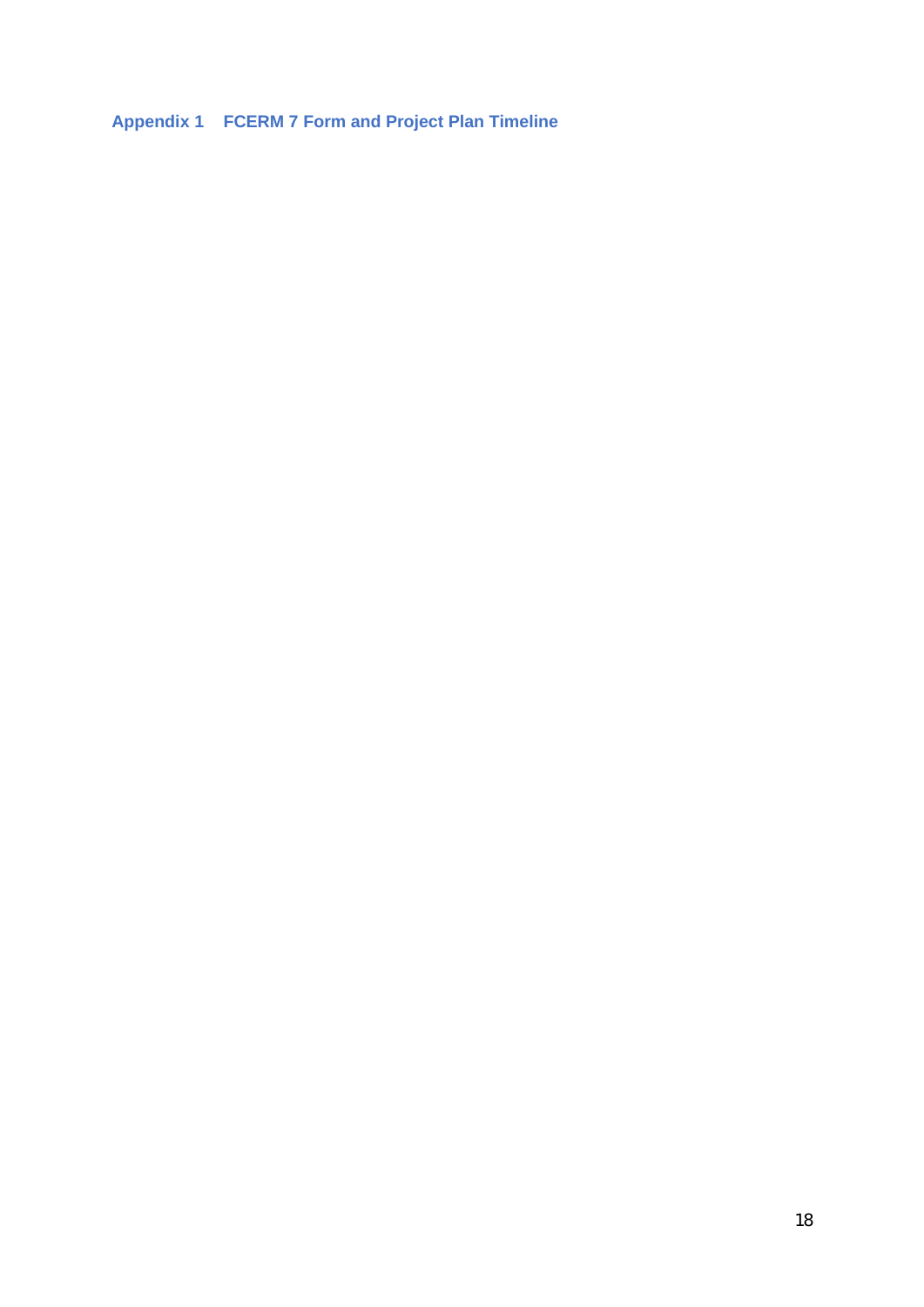**Appendix 2 IRF Project Commitment Forms**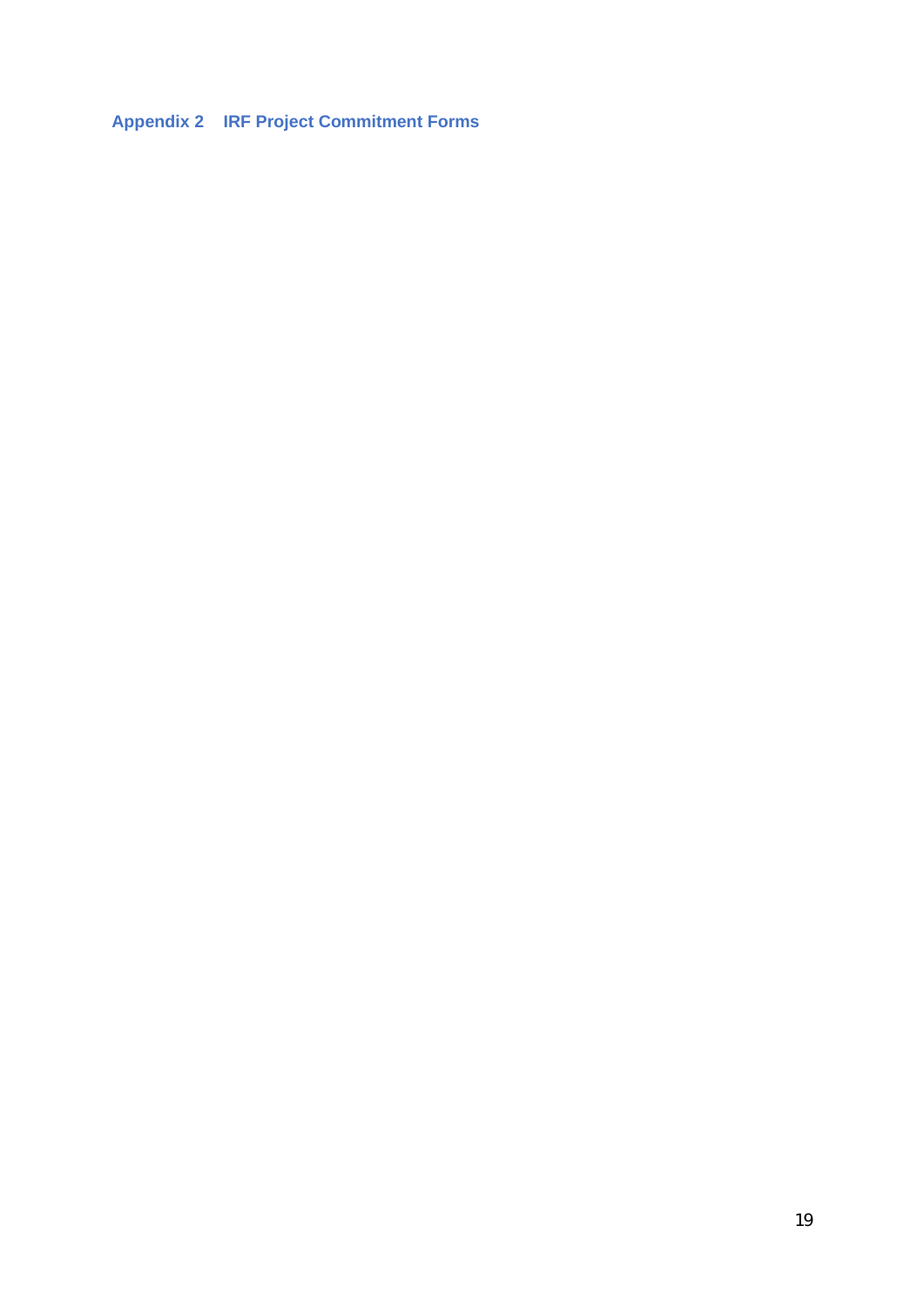**Appendix 3 IRF Catchment to Coast Project Claim Form**